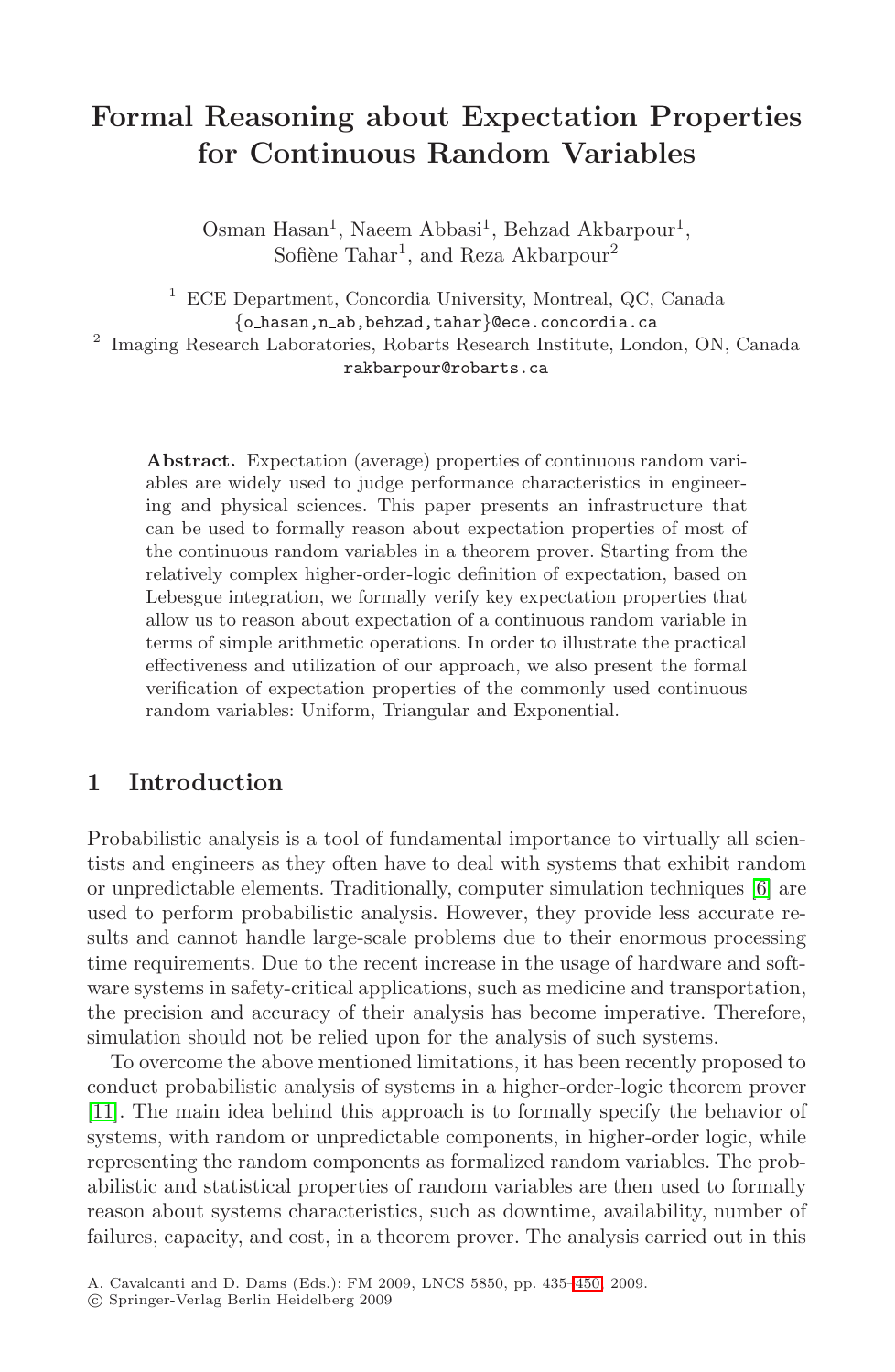way is free fro[m](#page-15-3) [an](#page-15-3)y approximation issues or flaws due to the mathematical nature of the models and the inherent soundness of the theorem proving approach. The milestones achieved so far, in this endeavor of developing a complete theorem proving based probabilistic analysis framework that is capable of analyzing any hardware or software system, include the formalization of probability theory [15], the ability to formalize discrete and continuous random variables and verify their probabilistic properties [15,11] and the ability to verify statistical properties of discrete random variables [11]. Whereas, to the best of our knowledge, the formal reasoning about statistical properties regarding continuous random variables has not been tackled in the open literature so far.

In this paper, as a first step towards filling the above mentioned gap, we prese[nt a](#page-15-4)n infrastructure that allows us to formally reason about the expectation properties of most of the commonly used continuous random variables in a higher-order-logic t[heor](#page-15-5)em prover. Expectation plays a major role in decision making as it tends to summarize the probability distribution characteristics of a random variable in a single number. Thus, the contribution of this paper paves the way to formally analyze many engineering and phy[sica](#page-15-5)l science systems with continuous random components in a theorem prover. Some of the interesting examples include the performance analysis of *computer arithmetic systems* like floating-point arithmetic [19], where the Uniform random variable can be used to model the roundoff error, algorithms that utilize continuous random variables, such as the *Balls and Bins with feedback* [16] and network protocols by modeling the request arrival rates by the exponential random variables.

<span id="page-1-0"></span>The most commonly used definition of expectation, for a continuous random variable  $X$ , is the probability density-weighted integral over the real line [16].

$$
E[X] = \int_{-\infty}^{+\infty} x f(x) dx \tag{1}
$$

The function  $f$  in the above equation represents the probability density function (PDF) of X and the integral is the well-known Reimann integral. The above definition is only limited to continuous random variables that have a well-defined PDF. A more general, but not so commonly used, definition of expectation for a random variable X, defined on a probability space  $(\Omega, \Sigma, P)$  [7], is as follows:

$$
E[X] = \int_{\Omega} XdP \tag{2}
$$

This definition utilizes the Lebesgue integral and is general enough to cater for both discrete and continuous random variables. The reason behind its limited usage in the probabilistic analysis domain is the complexity of solving the Lebesgue integral, which takes its foundations from the measure theory that most engineers and computer scientists are not familiar with.

The obvious advantage of using Equation (1) is the user familiarity with Reimann integral that facilitates the reasoning process regarding the expectation properties in the theorem proving based probabilistic analysis approach. On the other hand, it requires extended real numbers,  $\overline{\mathbb{R}} = \mathbb{R} \cup \{-\infty, +\infty\}$ , whereas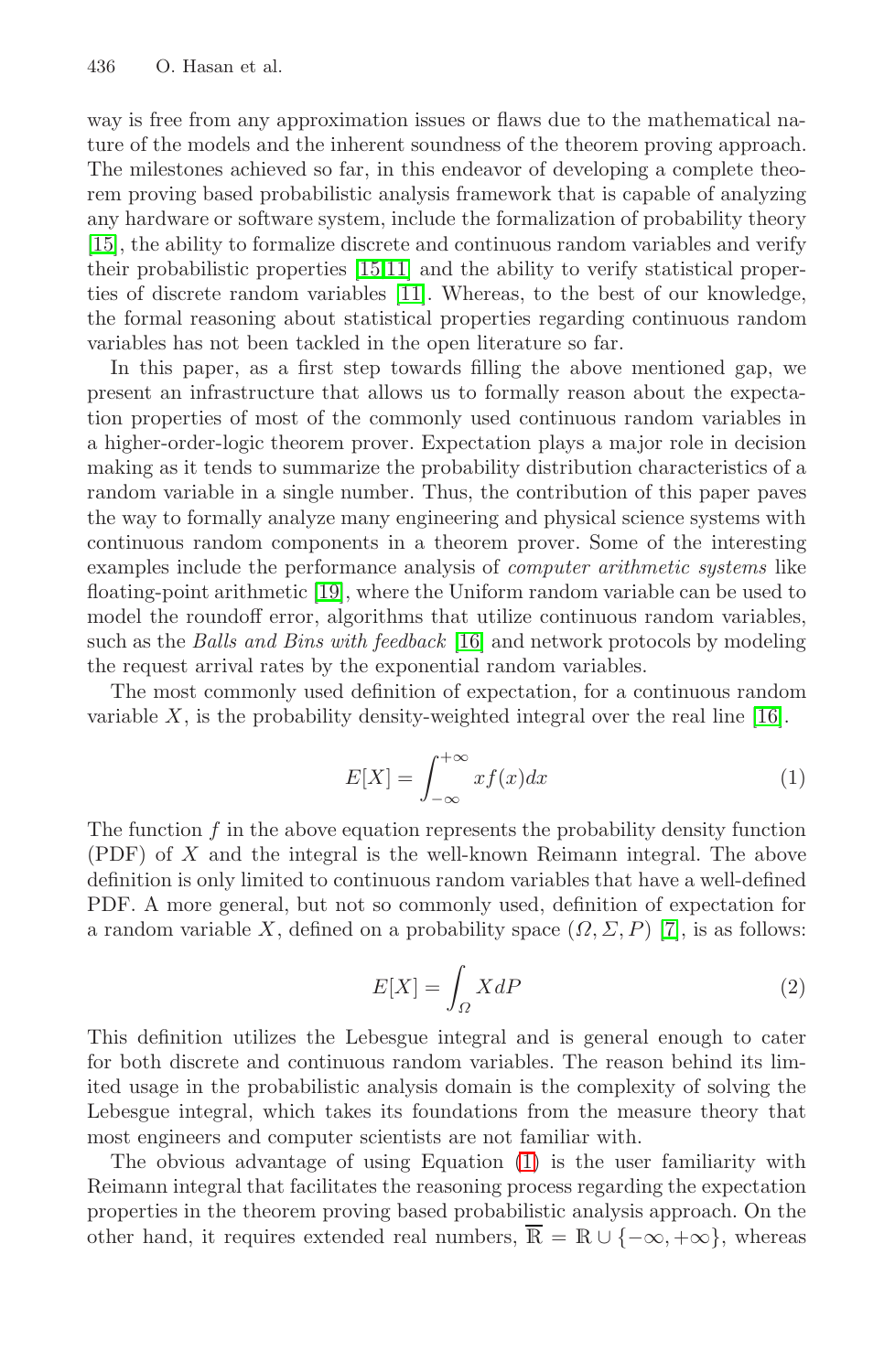all the foundational work regarding theorem proving based probabilistic analysis has been built upon the standard real numbers R, formalized by Harrison [10]. Thus, the formalization of the expectation definition, given in Equation (1), and making it compatible with the available formal probabilistic analysis infrastructure would require creating a new data type  $\overline{\mathbb{R}}$ , and re-verifying the already proven results in a theorem pr[ov](#page-1-0)er for this new data-type, which is a considerable amount of work. Now, the expectation definition, given in Equation (2), does not involve extended real numbers, as it accommodates infinite limits without any ad-hoc devices due to the inherent nature of the Lebesgue integral. It also offers a more general solution. The limitation, however, is the compromise on the interactive reasoning effort, as it is not a straightforward task for a user to build on this definition to formally verify the expectation of a random variable.

<span id="page-2-1"></span><span id="page-2-0"></span>In this paper, we address the above mentioned limitation of using Lebesgue integration for defining expectation. Starting from Equation (2), we mainly utilize the properties of the Lebesgue integral to form[all](#page-15-6)y verify two simplified expressions for the expectation. The first one is for the case when the random variable  $X$  is bounded in the positive interval  $[a, b]$ 

$$
E[X] = \lim_{n \to \infty} \left[ \sum_{i=0}^{2^n - 1} a + \frac{i}{2^n} (b - a) P \left\{ a + \frac{i}{2^n} (b - a) \le X < a + \frac{i + 1}{2^n} (b - a) \right\} \right] \tag{3}
$$

a[nd](#page-1-0) the second one is for an unbounded positive random variable [7].

$$
E[X] = \lim_{n \to \infty} \left[ \sum_{i=0}^{n2^n - 1} \frac{i}{2^n} P\left\{ \frac{i}{2^n} \le X < \frac{i+1}{2^n} \right\} + nP(X \ge n) \right] \tag{4}
$$

Both of the above expressions do not involve any concepts from Lebesgue integration theory and are based on the well-known arithmetic operations like summation, limit of a real sequence, etc. Thus, users can simply utilize them, instead of Equation (2), to reason about the expectation properties of their random variables and gain the benefits of the original Lebesgue based definition. It is also important to note that we have a different expression for the bounded case in order to facilitate the formal reasoning about the p[ro](#page-15-7)bability term, which becomes very challenging to reason about if the unbounded expectation equation is used for a bounded random variable.

To demonstrate the effectiven[ess o](#page-15-8)f the above expressi[ons](#page-15-2), we utilize them for the formal [veri](#page-15-3)fication of the expected valu[es](#page-15-9) for the commonly used continuous random variables Uniform, Triangular and Exponential. Besides being illustrative examples, these results can be essentially utilized in conducting the formal performance analysis of many system that utilize these random variables.

The work described in this paper is done using the HOL theorem prover [8], which is based on higher-order logic. The main motivation behind this choice is the fact that most of the work that we build upon is developed in HOL, such as the formalization of the real number theory [10], probability theory [15], continuous random variables [11] and Lebesgue integration [4]. Though, it is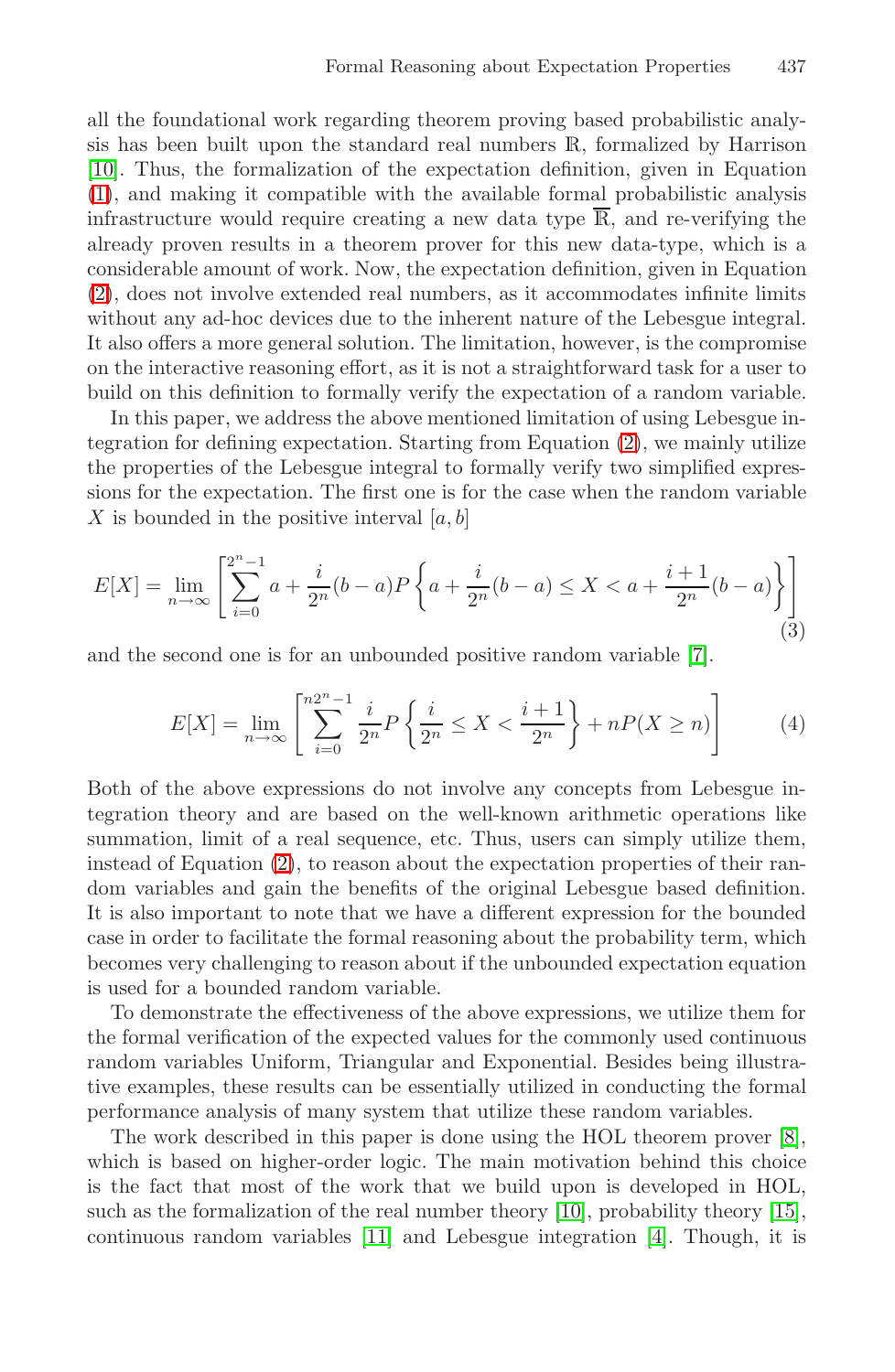important to note here that the [ide](#page-2-0)as p[res](#page-2-1)ented in this paper are not specific to the HOL theorem prover and can be adapted to any other higher-order-logic theorem prover as well, such as Isabelle, Coq or PVS.

The rest of the paper is organized as follows: Section 2 provides a review of related work. Then, in Section 3, [we](#page-14-0) present some foundations regarding higherorder-logic based probabilistic analysis approach, such as the formalization of probability theory, random variables and Lebesgue integration. Next, Section 4 outlines the formal proof details regarding Equations (3) and (4). We utilize these theorems to illustrate the formal reasoning process regarding the expectation properties of the above mentioned three continuous random variables in Section 5. In Section [6,](#page-15-10) we present th[e f](#page-15-11)ormal probabilistic analysis of rounding error in floating-point numbers, in order to demonstrate the usef[ulne](#page-15-2)ss of our results in the domain of probabilistic analysis. Finally, Section 7 concludes the paper.

# **2 Related Work**

[Earl](#page-15-3)y foundations of probabilistic analysis in a higher-order-logic theorem prover were laid down by Nędzusiak  $[17]$  and Bialas  $[3]$  when they proposed a formalization of measure and probability theories in higher-order logic. Hurd [15] implemented their work and developed a framework for the verification of probabilistic algorithms in the HOL theorem prover. Random variables are basically probabilistic algorithms and thus can be formalized and verified, based on their probability distribution properties, using the methodology proposed in [15]. In fact, building upon Hurd's formalization, most of the commonly used discrete [15] and continuous [11] random variables have been formalized. The above mentione[d fo](#page-15-2)[rm](#page-15-3)alization of probabi[lity](#page-15-3) theory has also been used to formally reason ab[out](#page-15-12) statistical properties, such as [exp](#page-15-13)ectation and variance, of discrete random variables [11]. Due to the fact that the discrete random variables can only attain a countable number o[f v](#page-15-14)alues, the expectation in this case has been formally defined using a summation rather than integration. Obviously such a definition cannot be used with continuous random variables, which have an uncountable range. The probabilistic analysis foundations, mentioned above, have been successfully used to conduct precise probabilistic analysis of many systems, such as computation algorithms [15,11], real-time systems [11], communication protocols [13], wireless systems [14], and hardware c[om](#page-15-9)ponents [12].

As mentioned in the last section, Lebesgue integration is the core concept in the definition of expectation. Richter [18] formalized a significant portion of the Lebesgue integration theory in higher-order logic using Isabelle/HOL. But, this formalization can only handle functions that map subsets of real numbers to real numbers. This limitation somewhat restricts the usage of this formalization to define the expectation, where the function that needs to be integrated is the random variable that in its most general form maps the subsets of an arbitrary sample space to real numbers. More recently, Coble [4] formalized the Lebesgue integration theory in HOL. This formalization overcomes the limitation of Richter's work as it allows integration over functions that are measurable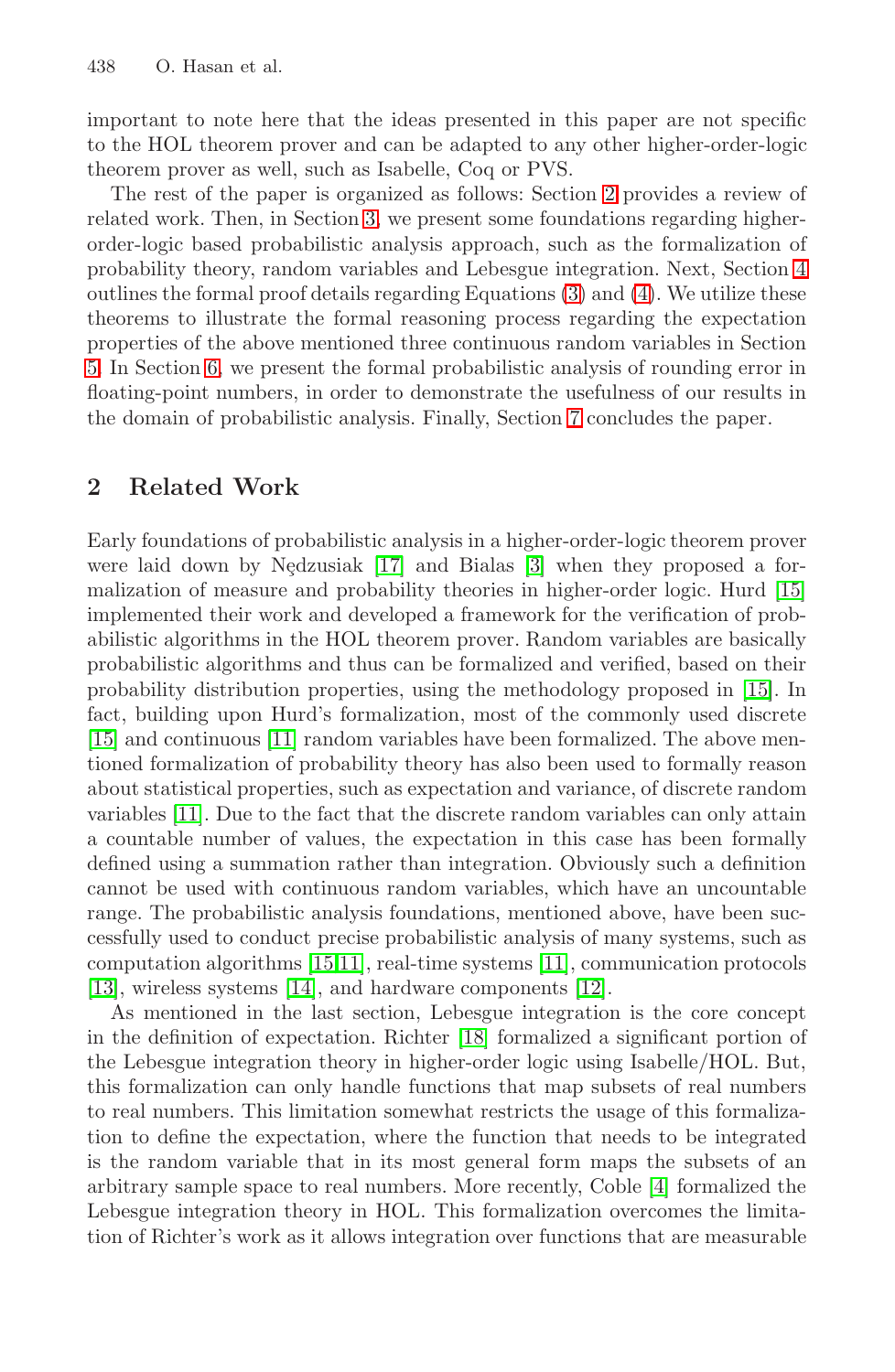from a space of any arbitrary data-type to any subset of the real numbers. Coble's formalization of the Lebesgue i[nte](#page-15-15)gral has been used to formally define expectation of a random variable [4]. But in this formalization, some theorems have been verified under the assumption that measurable sets have to be equal to the power set of the sample space. This fact restricts Coble's formalization for sample spaces that do not contain any non-measurable subsets. Whereas, this condition i[s n](#page-15-2)[ot s](#page-15-3)atisfied for sample spaces for continuous random variables. Daumas *et. al.* [5] have also formalized some Lebesgue integration theory in the PVS theorem prover. The authors claim to have formally defined expectation based on this formalization, but no details were given in [5]. Moreover, to the best of our knowledge, no information regarding the utilization of this definition to formally reason about the expectation of continuous random variables has been provided in this work, which is the main contribution of our paper.

[In](#page-15-9) this paper, we extend the measure theoretic formalization infrastructure, based on the works, presented in [\[15,](#page-15-2)[11\]](#page-15-3), available in the HOL theorem prover, with the ability to formally reason about expectation properties of *continuous random variables*. This would be a novelty that to the best of our knowledge has not been presented in the open literature so far. The main motivation behind using the measure theoretic approach instead of the one proposed by Audebaud [2] is to be able to utilize the Lebesgue integral, which has a foundational relationship with the measure theory. We utilize the Lebesgue integral formalization, presented in [4], for our work because it is available in the HOL theorem prover and is thus compatible with the other theories [15,11] that we build upon. Though, we make it general enough to tackle sample spaces for continuous random variables as well.

# **3 Preliminaries**

In this section, we provide an overview of the higher-order-logic formalizations of probability theory, continuous random variables a[nd](#page-15-6) Lebesgue integration theory. The intent is to introduce the main ideas along with some notation that is going to be used later in this paper.

### **3.1 Probability Theory and Random Variables in HOL**

A *measure space* is defined as a triple  $(\Omega, \Sigma, \mu)$ , where  $\Omega$  is a set, called the *sample space*,  $\Sigma$  represents a  $\sigma$ -algebra of subsets of  $\Omega$  and the subsets are usually referred to as *measurable sets*, and  $\mu$  is a *measure* with domain  $\Sigma$  [7]. A *probability space* is a measure space  $(\Omega, \Sigma, P)$  such that the measure, referred to as the probability and denoted by  $P$ , of the sample space is 1.

Hurd [15] formalized some measure theory to define a measure space as a pair  $(\Sigma, \mu)$ . Whereas the sample space, on which this pair is defined, is implicitly implied from the higher-order-logic definitions to be equal to the universal set of the appropriate data-type. Building upon this formalization, the probability space was also defined in HOL as a pair  $(\mathcal{E}, \mathbb{P})$ , where the domain of  $\mathbb P$  is the set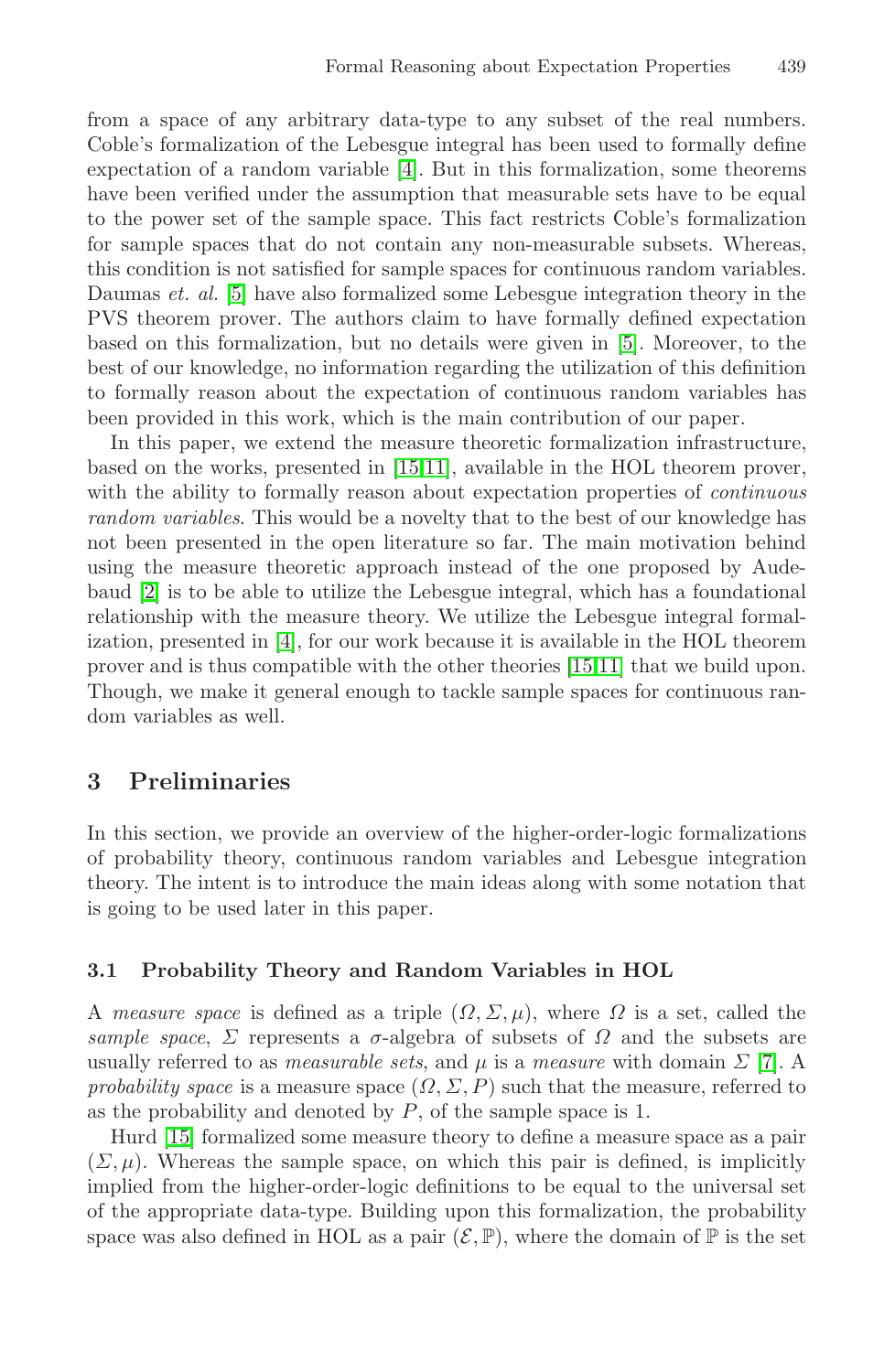$\mathcal E$ , which is a set of subsets of infinite Boolean sequences  $\mathbb B^{\infty}$ . Both  $\mathbb P$  and  $\mathcal E$  are defined using the Carathéodory's Extension theorem, which ensures that  $\mathcal E$  is a  $\sigma$ -algebra: closed under complements and countable unions.

Now, a random variable, which is one of the core concepts in probabilistic analysis, is fundamentally a probabilistic function and thus can be modeled in higher-order logic as a deterministic function, which accepts the infinite Boolean sequence as an argument. These deterministic functions make random choices based on the result of popping the top most bit in the infinite Boolean sequence and may pop as many random bits as they need for their computation. When the functions terminate, they return the result along with the remaining portion of the infinite Boolean sequence to be used by other programs. Thus, a random variable which takes a parameter of type  $\alpha$  and ranges over values of type  $\beta$  can be represented in HOL by the function  $\mathcal{F}$ .

$$
\mathcal{F}: \alpha \to B^{\infty} \to \beta \times B^{\infty}
$$

As an example, consider the Bernoulli $(\frac{1}{2})$  random variable that returns 1 or 0 with equal probability  $\frac{1}{2}$ . It can be formalized in HOL as follows

$$
\vdash \text{bit} = (\lambda \text{s. if shd s then 1 else 0, stl s})
$$

It accepts an infinite Boolean sequence, where shd and stl are the sequence equivalents of the list operation *'head'* and *'tail'*. The formalized  $\mathbb{P}$  and  $\mathcal{E}$  can be used to verify the basic laws of probability as well as probabilistic properties regarding random variables in the HOL theorem prover. For example:

$$
\vdash
$$
 P {s | fst (bit s) = 1} =  $\frac{1}{2}$ 

where the HOL function fst selects the first component of a pair and  $\{x|C(x)\}$ represents a set of all  $x$  that satisfy the condition  $C$ . It is important to note here that, since the probability measure  $\mathbb P$  is only defined on sets in  $\mathcal E$ , it is absolutely necessary to verify that the set that appears in a probabilistic property is in  $\mathcal E$ before we can formally verify that property in HOL. For the above example, this condition translates to the verification of  $\{s \mid \text{fst } (\text{bit } s) = 1\} \in \mathcal{E}.$ 

The above approach has been successfully used to formalize and verify most of the commonly used discrete random variables [15]. The sampling algorithms for discrete random variables are either guaranteed to terminate or satisfy probabilistic termination, meaning that the probability that the algorithm terminates is 1. On the other hand, the formalization of continuous random variables involves non-terminating algorithms and hence require a different approach than discrete random variables.

Building upon the above mentioned probability theory framework, an approach for the formalization of continuous random variables has been presented in [11]. The main idea is based on the concept of the Inverse Transform Method  $(ITM)$  [6], according to which, the random variable X, for any continuous cumulative distribution function (CDF) F, can be defined as  $X = F^{-1}(U)$ , where  $F^{-1}$  is the inverse function of F, and U represents the Standard Uniform random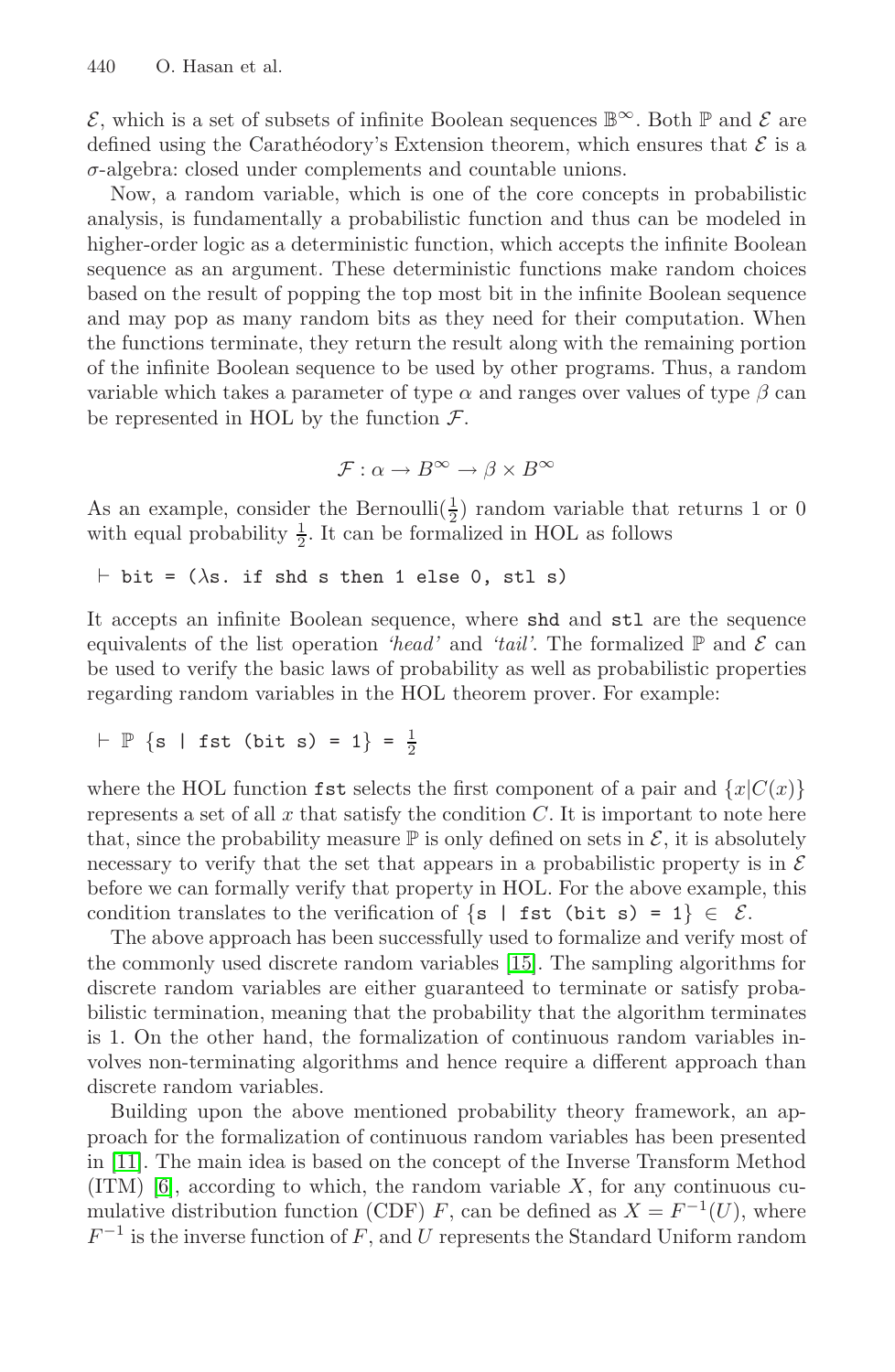| <b>Distribution</b> | <b>CDF</b>                                                                                                       | <b>Formalized Random Variable</b>                                                          |
|---------------------|------------------------------------------------------------------------------------------------------------------|--------------------------------------------------------------------------------------------|
| Uniform $(a, b)$    | if $x \leq a$ ;<br>$\frac{x-a}{b-a}$ if $a < x \leq b$ ;<br>if $b < x$ .                                         | $\vdash \forall s \ l. \ uniform_r v \ a \ b \ s =$<br>$(b-a)(std\text{ unit} rv s) + a$   |
|                     | if $x \leq 0$ ;<br>Triangular(0, a) $\left(\frac{2}{a}(x-\frac{x^2}{2a})\right)$ if $x < a$ ;<br>if $a \leq x$ . | $\ensuremath{\vdash}\forall s\ a$ . triangular_rv l s =<br>$a(1-\sqrt{1-std\_unif\_rv_s})$ |
| Exponential(l)      | if $x \leq 0$ ;<br>$\overline{0}$<br>$1 - e^{-lx}$ if $0 < x$ .                                                  | $\vdash \forall s \ l. \ exp\_r v \ l \ s =$<br>$-\frac{1}{l}ln(1-std\_unit\_rv s)$        |

**Table 1.** Continuous Random Variables in HOL

variable. The formal proof of this proposition is based on the CDF characteristic of the Standard Uniform random variable and some of the CDF properties [11]. ITM allows us to formalize any continuous random variable, which has a well-defined CDF, in terms of a formalized Standard Uniform random variable (std unif rv). Based on this approach, the CDFs and higher-order-logic definitions of three continuous random variables are given in Table 1 [11]. In this paper, we will [uti](#page-15-9)lize formally verified expressions, corresponding to Equations (3) and (4), to verify the expectation relations for these random variables in Section 5.

### **3.2 Lebesgue Integration in HOL**

Lebesgue [int](#page-15-6)egration is based on the concept of measure and is defined for a class of functions called *measurable functions*, which are well-behaved functions between measurable spaces. Coble [4] formalized the Lebesgue integration theory in HOL based on a generalized measure space  $(S, \mathbb{S}, \lambda)$ . It is important to note here that, unlike Hurd's formalization of the measure space, we do have the flexibility to choose any sample space  $S$  in this case. The higher-order-logic definition of the Lebesgue integral utilizes the concepts of *indicator function* and *positive simple-function* [7]. The indicator function is defined as follows for a set A

$$
\mathbb{I}_A(a) = \begin{cases} 1 & \text{if } a \in A; \\ 0 & \text{otherwise.} \end{cases}
$$
 (5)

Whereas, a function  $g$  is said to be a positive simple-function for the measure space  $(S, \mathbb{S}, \lambda)$  iff it can be expressed as follows

$$
g = \sum_{i=0}^{n} c_i \mathbb{I}_{a_i} \tag{6}
$$

where  $c_i$  is a sequence of positive real values and  $a_i$  is a sequence of disjoint measurable sets such that  $\bigcup_{i=0}^{n} a_i$  forms a partition of S. Now the integral for such a positive-simple function  $g$  can be defined as follows.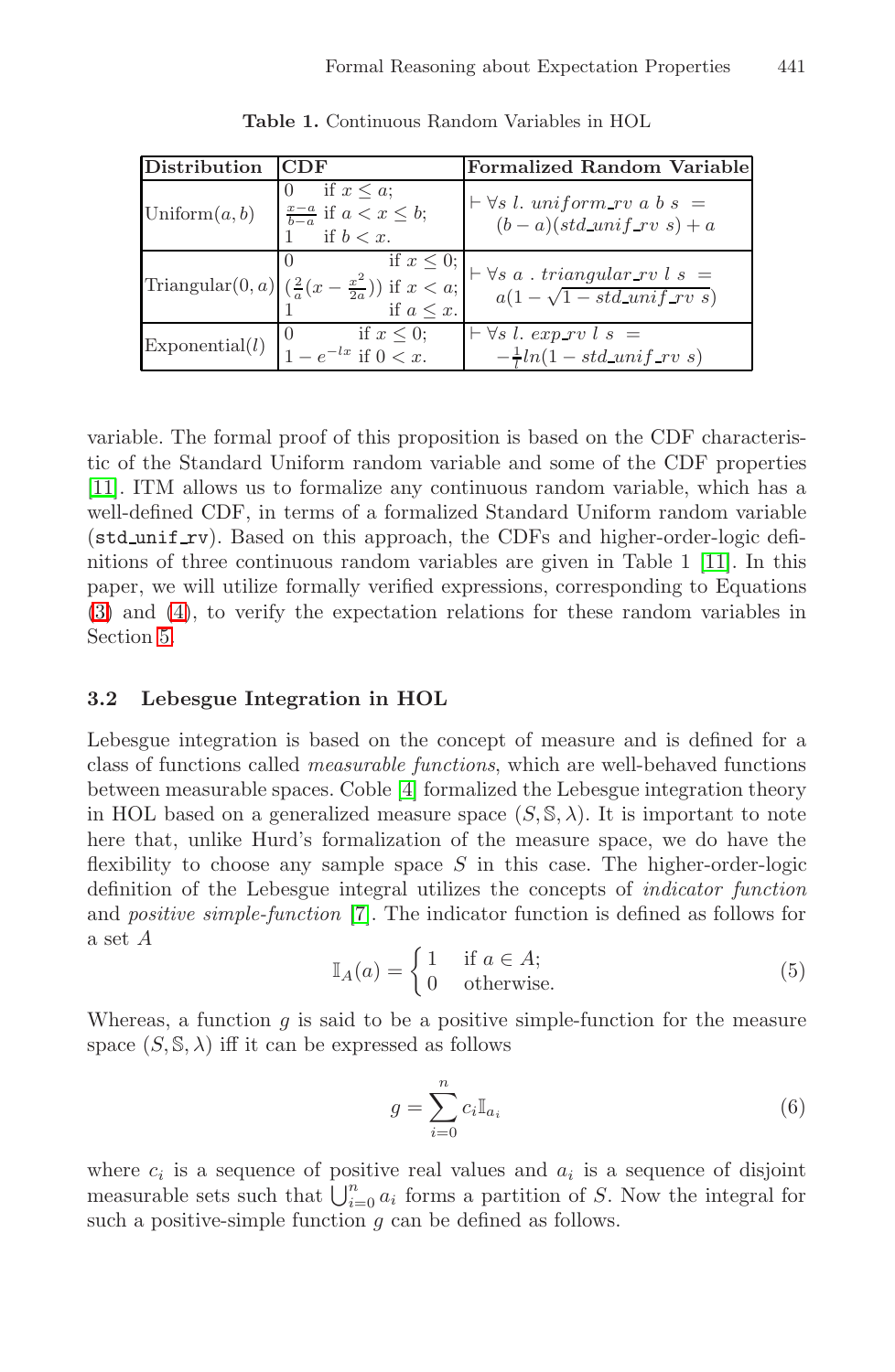<span id="page-7-1"></span><span id="page-7-0"></span>
$$
\int_{S} g \ d\lambda = \sum_{i=0}^{n} c_i(\lambda a_i) \tag{7}
$$

The next step towards the formal [de](#page-7-0)finition of the Lebesgue integral is to define the integral for a positive function f that is measurable from  $(S, \mathbb{S})$  to  $(S', \mathbb{S}')$ 

$$
\int_{S} f \ d\lambda = \sup \left\{ \int_{S} g d\lambda \mid (\forall x . g(x) \le f(x)) \right\} \tag{8}
$$

where q is a positive-simple function w.r.t the measure space  $(S, \mathbb{S}, \lambda)$ .

The Lebesgue integral of a real-valued measurable function from  $(S, \mathbb{S})$  to  $(S', S')$  can now be formalized in terms of Equation  $(8)$  as follows

<span id="page-7-2"></span>
$$
\int_{S} f \ d\lambda = \int_{S} f^{+} \ d\lambda - \int_{S} f^{-} \ d\lambda \tag{9}
$$

where  $f(x) = f^{+}(x) - f^{-}(x)$  and  $f^{+}$  and  $f^{-}$  are the positive and negative portions of  $f$ , respectively, and are both positive functions. It is also important to note that the integral of f is well-defined iff both  $f^+$  and  $f^-$  are measurable from  $(S, \mathbb{S})$  to  $(S', \mathbb{S}')$  and their integrals do not both diverge to infinity.

Besides the formalization of the above definitions, many useful properties regarding the Lebesgue integral have also been verified in [4] as higher-orderlogic theorems. For example, we utilize the following convergence of a positive measurable function to the Lebesgue integral property.

$$
(\forall x \in S. (\forall n \ x. f_n(x) \le f(x)) \land (\lim_{n \to \infty} f_n(x) = f(x)) \land (\lim_{n \to \infty} \int_S f_n d\lambda = r)
$$
  

$$
\Rightarrow \int_S f d\lambda = r
$$
\n(10)

The function  $f$ , in the above equation, is a positive real-valued function that is measurable from  $(S, \mathcal{P}(S))$  to  $(S', \mathcal{P}(S'))$ , where  $\mathcal{P}(A)$  denotes the power set of the set A. Whereas, the sequence  $f_n$  is a monotonically increasing sequence of positive simple-functions. It is important to note here that this theorem and many others in Coble's work [4] have been verified for the case when the measurable sets  $S$  is equal to the power set of the sample space  $S$ . This restricts the usage of these theorems to sample spaces for which all possible subsets are measurable. This condition is not satisfied for sample spaces that are used to model continuous random variables.

# **4 Verification of Expectation Relations**

In this section, we utilize the probability and Lebesgue integration theories, described in the previous section, to formally verify the expectation relations for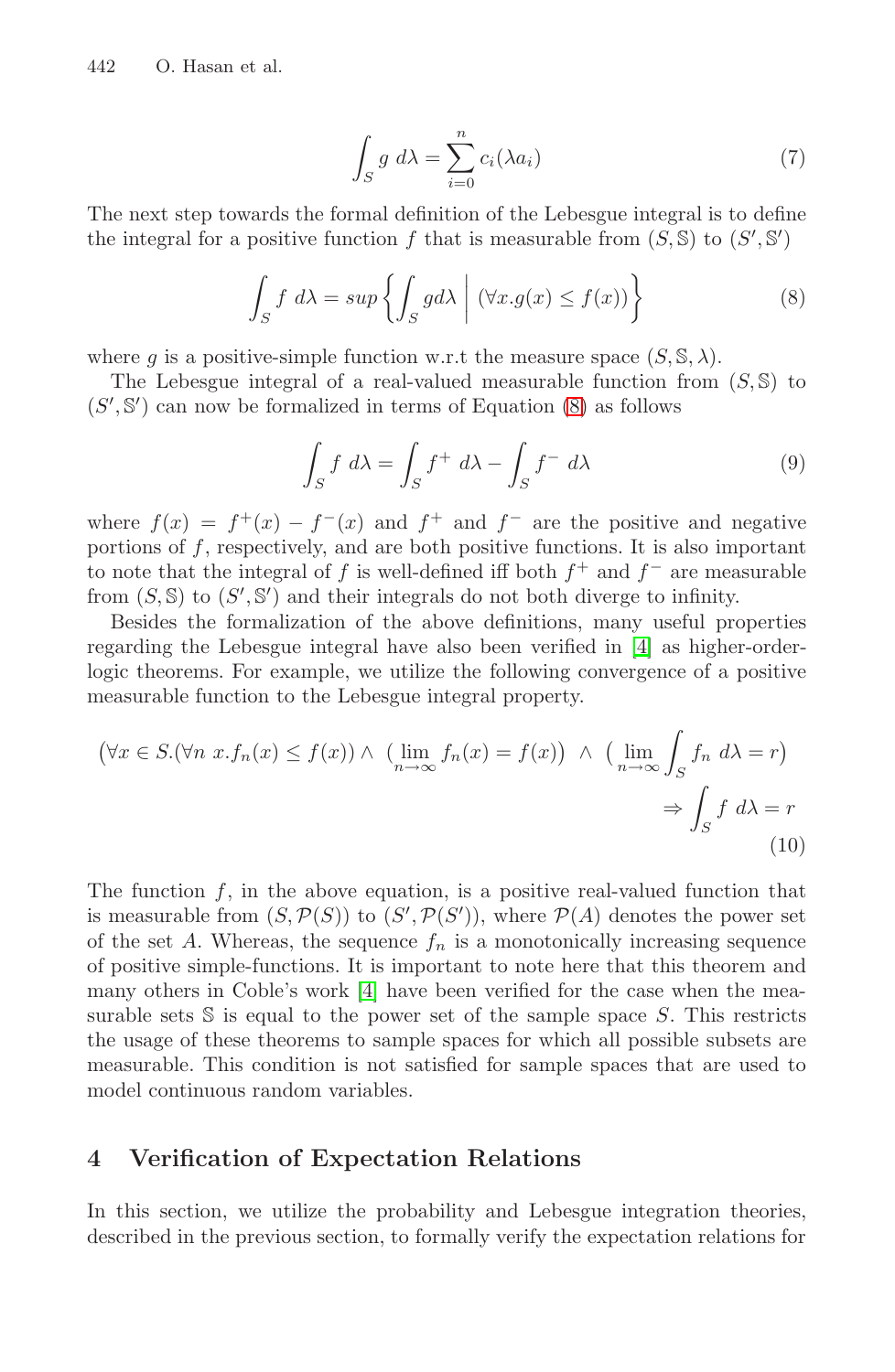the bounded and unbounded random variables, given in Equations (3) and (4), respectively.

The first step in this regard is to formally define the expectation in terms of the Lebesgue integral. For this purpose, we utilize the definition of Lebesgue integral, given in Equation (9), as follows:

**[D](#page-15-3)efinition 1.** *Expectation of a Random Variable*  $\vdash \forall$  f. [ex](#page-15-9)pec  $(\mathcal{U}, \mathcal{E}, \mathbb{P})$  f =  $\int_{\mathcal{U}} f d\mathbb{P}$ 

The function expec accepts a probability space,  $(\mathcal{U}, \mathcal{E}, \mathbb{P})$ , and a random variable f that maps [infi](#page-15-2)nite Boolean sequences to real numbers. It is important to note that by using Hurd's formalization of the probability space  $(\mathcal{U}, \mathcal{E}, \mathbb{P})$ , where  $\mathcal{U}$ represents the universal set of all Boolean sequences, as outlined in Section 3, we can utilize the above definition to reason about expectation of random variables formalized in [15,11]. Though, we had to generalize the Lebesgue integration theorems, proposed in Coble's work [4]. Since, the existing theorems are based on the assumption  $\mathbb{S} = \mathcal{P}(S)$ , which is not true for our probability space  $(\mathcal{U}, \mathcal{E}, \mathbb{P})$ , where the power set of the set of [all](#page-2-0) Boolean sequences do contain non-measurable sets as has been formally verified in [15]. Our more generalized version of these theorems are based on the assumption that  $\mathbb{S} = \{x | (x \in \mathcal{P}(S)) \wedge (x \text{ is measurable})\},\$ which is obviously true for our probability space  $(\mathcal{U}, \mathcal{E}, \mathbb{P})$ .

### **4.1 Bounded Random Variables**

The expectation property, given in Equation (3), can be expressed as a higherorder-logic theorem using Definition 1 as follows:

**Theorem 1.** *Expectation of Bounded Random Variables*

$$
\vdash \forall \text{ a b f. } (0 \leq a) \land (a < b) \land (\forall \text{ s. a} \leq f \text{ s} \leq b) \land
$$
  
\n
$$
(\forall \text{ x y. } x < y \Rightarrow \{\text{s} \mid x \leq f \text{ s} < y\} \in \mathcal{E}) \Rightarrow
$$
  
\n
$$
\left(\text{expec } (U, \mathcal{E}, \mathbb{P}) \text{ f } =
$$
  
\n
$$
\lim_{n \to \infty} \left[ \sum_{i=0}^{2^n - 1} (a + \frac{i}{2^n} (b - a)) \mathbb{P} \left\{ \text{s} \mid a + \frac{i}{2^n} (b - a) \leq f \text{ s} < a + \frac{i + 1}{2^n} (b - a) \right\} \right] \right)
$$

The fir[s](#page-15-9)t three assumptions ensure that the random variable  $f$  is bounded in the positive interval  $[a, b]$ . Whereas, the fourth assumption ensures that the set involved in [th](#page-7-0)is ver[ific](#page-7-1)ation is measurable.

In order to utilize any definition or property of Lebesgue integration theory with the above theorem, we first need to show that the triple  $(\mathcal{U}, \mathcal{E}, \mathbb{P})$  is a measure space with a positive measure. We verified these conditions based on the corresponding theorems available in Hurd's formalization of the probability space  $(\mathcal{E}, \mathbb{P})$  along with the definition of measure in [4] under the given assumptions.

Since our random variable  $f$  is a positive-valued real number, we do not have the term involving the  $f^-$  term in the Lebesgue integral definition and thus, for this specific case, Equations (8) and (9) become equivalent. This allows us to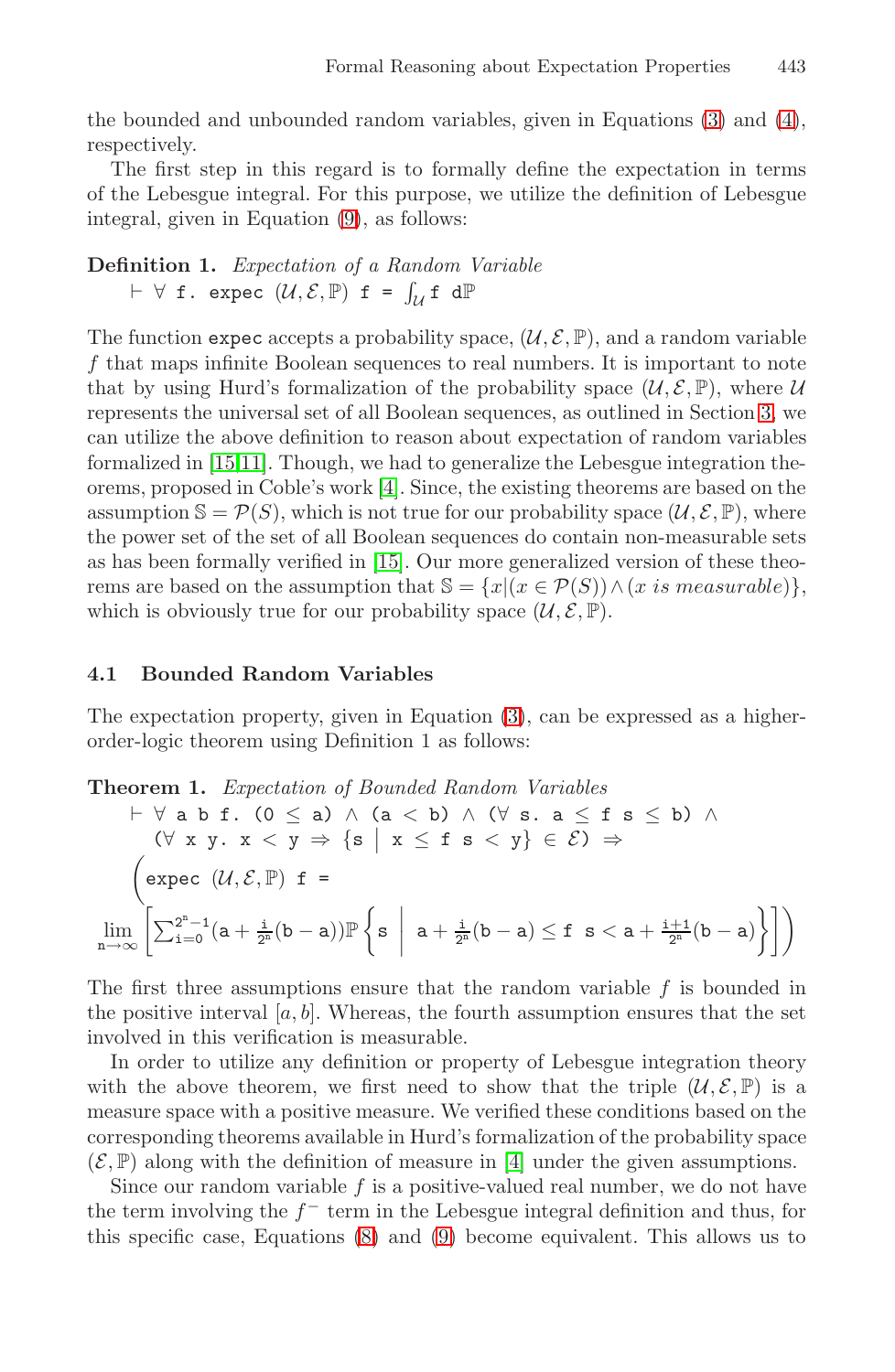use the convergence of a positive measurable function to the Lebesgue integral property, given in Equation (10), to reason about Theorem 1. Using Modus Ponens (MP) rule, we can split the proof goal of Theorem 1 to the following five subgoals, corresponding to the monotonicity and positive simple-function requirement on  $f_n$  and the three assumptions of Equation (10):

$$
\text{mono}\_\texttt{increasing}\left[\sum_{i=0}^{2^n-1}(a+\frac{i}{2^n}(b-a))\mathbb{I}_{\left\{\begin{array}{c} s \ \end{array} \Bigm| \begin{array}{c} a+\frac{i}{2^n}(b-a) \leq f \end{array} s
$$

$$
(\forall i.(i < 2^n) \Rightarrow \left\{ s \mid a + \frac{i}{2^n}(b - a) \le f \mid s < a + \frac{i + 1}{2^n}(b - a) \right\} \in \mathcal{E}) \land
$$
\n
$$
(\forall i. 0 \le a + \frac{i}{2^n}(b - a)) \land (FINITE\{i | i < 2^n\})
$$
\n
$$
\Box
$$
\n
$$
\Box
$$

$$
\left| \sum_{i=0}^{2^n - 1} (a + \frac{i}{2^n} (b - a)) \mathbb{I}_{\left\{ s \mid a + \frac{i}{2^n} (b - a) \le f \ s < a + \frac{i+1}{2^n} (b - a) \right\}} (x) \right| \le f(x) \tag{13}
$$

$$
\lim_{n \to \infty} \left[ \sum_{i=0}^{2^n - 1} (a + \frac{i}{2^n} (b - a)) \mathbb{I}_{\left\{ s \; \middle| \; a + \frac{i}{2^n} (b - a) \le f \; s < a + \frac{i + 1}{2^n} (b - a)} \right\}} (x) \right] = f(x) \tag{14}
$$

$$
\exists y. \lim_{n \to \infty} \left[ \sum_{i=0}^{2^n-1} (a + \frac{i}{2^n}b - a) \mathbb{P} \left\{ s \; \left| \; a + \frac{i}{2^n}b - a \leq fs < a + \frac{i+1}{2^n}b - a \right\} \right] = y \tag{15}
$$

The monotonically increasing property in the first subgoal is verified based on the facts that (1) the indicator function is 1 in only one interval or for one particular value of i and  $(2)$  as the argument of the sequence increases, i.e., n, the intervals become finer and thus the resulting value of the sequence increasingly gets closer to the value of  $f(x)$ . The second subgoal corresponds to the pre-conditions for the positive simple-function function  $f_n$  and consists of three subgoals. These three subgoals are discharged based on the fourth assumption of Theorem 1, arithmetic reasoning and set theory principles, respectively. The third subgoal is true as there is only one i, say i', for which the real value of  $f$  x falls in the interval  $[a + \frac{i}{2^n}(b-a), a + \frac{i+1}{2^n}(b-a))$  out of the 2<sup>n</sup> possible values for *i*. Thus the indicator function is 1 for this particular i only and 0 otherwise, meaning that the summation is equal to  $(a + \frac{i'}{2^n}(b - a))$ . Now, substituting this value for the summation in the third subgoal along with the fact that  $f(x)$  lies in the interval  $[a + \frac{i'}{2^n}(b-a), a + \frac{i'+1}{2^n}(b-a)]$  leads to its verification. The fourth subgoal is discharged based on reasoning similar to the previous subgoal, the monotonicity of the given sequence and the definition of the limit of a real sequence. Finally,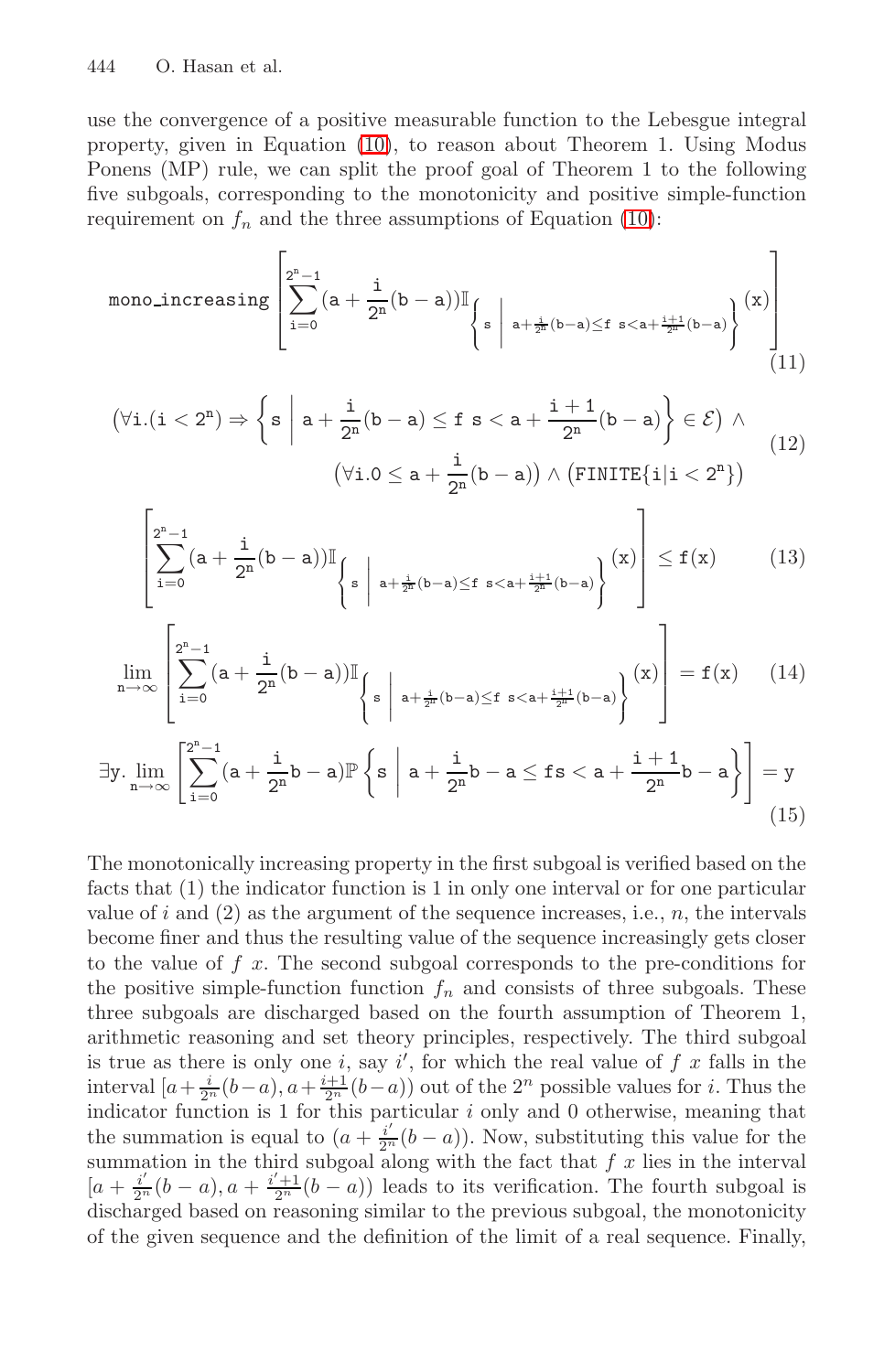the real sequence in the fifth subgoal is verified to be convergent by verifying that it is monotonic and t[ha](#page-2-1)t the probability term in the sequence is non-zero for only one particular value of  $i$ . The sequence thus has an upper bound  $b$  since the value of i is always less than  $2^n$  and the maximum value for the probability term is 1. The verification of these five subgoals also concludes the verification of Theorem 1.

### **4.2 Unbounded Random Variables**

The expectation property, given in Equation (4), can be expressed as a higherorder-logic theorem using Definition 1 as follows:

**Theorem 2.** *Expectation of Unbounded Random Variables*

$$
\vdash \forall \ f. \ (\forall \ s. \ 0 \leq f \ s) \land (\forall \ x. \ \{s \mid f \ s \geq x\} \in \mathcal{E})
$$
\n
$$
(\forall \ x \ y. \ x < y \Rightarrow \{s \mid x \leq f \ s < y\} \in \mathcal{E}) \Rightarrow
$$
\n
$$
\left(\text{expec } (\mathcal{U}, \mathcal{E}, \mathbb{P}) \ f =
$$
\n
$$
\lim_{n \to \infty} \left[ \sum_{i=0}^{n2^{n}-1} \left( \frac{i}{2^{n}} \right) \mathbb{P} \left\{ s \mid \frac{i}{2^{n}} \leq f \ s < \frac{i+1}{2^{n}} \right\} + n \mathbb{P} \left\{ s \mid f \ s \geq \ n \right\} \right] \right)
$$

The first assumption ensures that the random variable  $f$  is positive. The second and third guarantee that the sets that arise in this verification are measurable events. The summation range has been extended to  $[0, n2^n - 1]$  so that the first probabil[ity](#page-15-6) term in the above theorem covers the interval  $[0, n)$ . While, the second probability term covers the rest of the positive unbounded interval.

The verification steps for Theorem 2 are very similar to the ones for Theorem 1. The major step is to split this goal into subgoals using Equation (10). These subgoals are then verified using arithmetic reasoning, set theory principles and the fact that the events in the two probability terms of the proof goal are disjoint, which means that one of the probability term is always equal to 0.

Our verification results matched the paper-and-pencil analysis counterpart for Theorem 2, which is available in [7], and confirmed the correctness of Theorem 1, which we had worked out ourselves and were not able to find it in any published texts. Besides checking for correctness for these mathematical relationships, the major motivation behind their verification is to utilize them to reason about the expected values of continuous random variables and thus in turn use these results for conducting formal probabilistic analysis of systems.

## **5 Expectation of Continuous Random Variables**

To illustrate the effectiveness of the expectation relations, proved in the previous section, we now utilize them to verify the expectation of three continuous random variables, i.e., Uniform, Triangular and Exponential.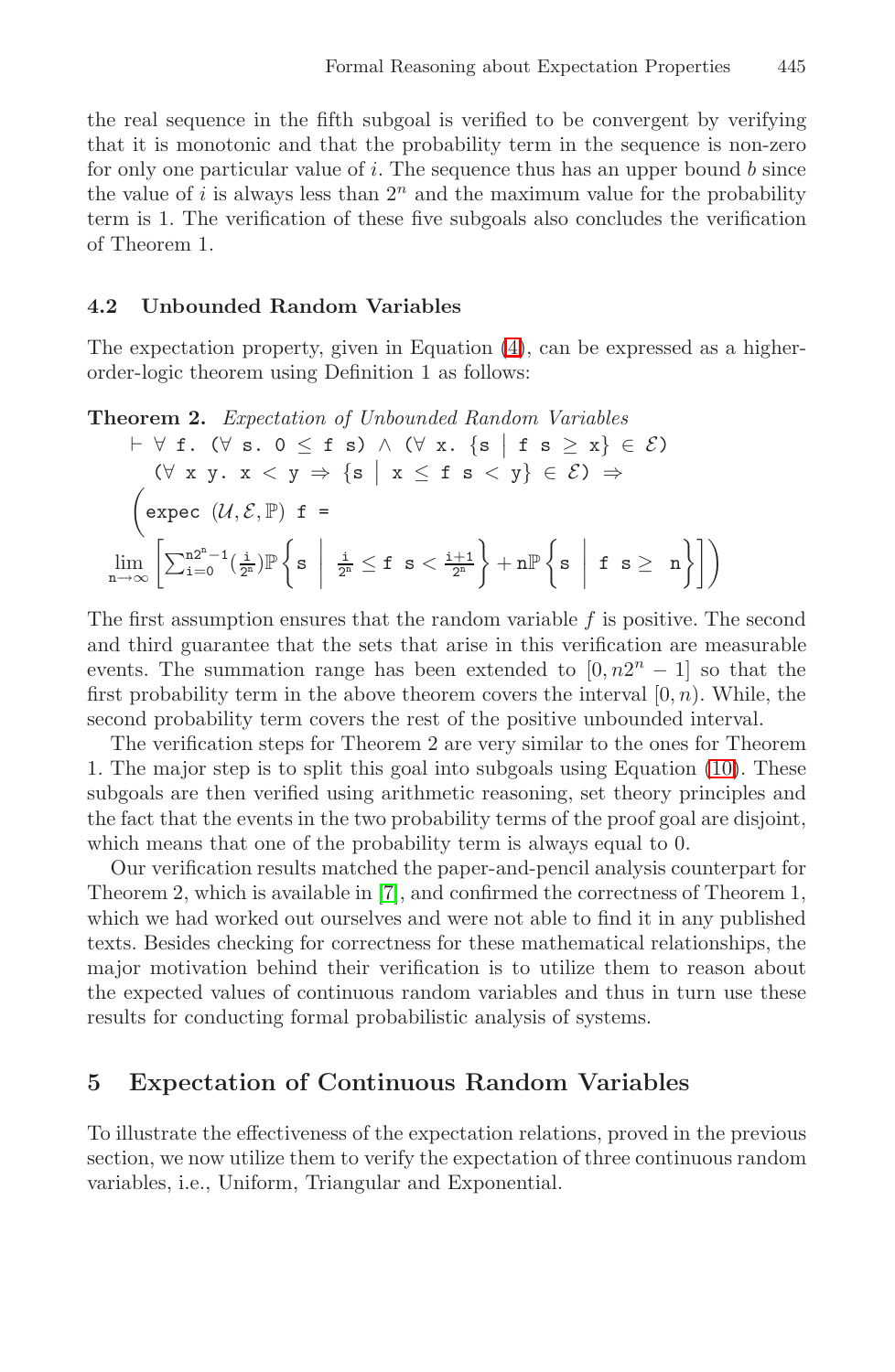### **5.1 Uniform Random Variable**

The expectation relation for the continuous Uniform random variable bounded in the interval  $[a, b]$  can be formali[zed](#page-15-3) as follows:

**Theorem 3.** *Expectation of the Uniform(a,b) Random Variable*

 $\vdash \forall$  a b. (0  $\leq$  a) ∧ (a  $<$  b)  $\Rightarrow$ (expec  $(\mathcal{U}, \mathcal{E}, \mathbb{P})$  (uniform rv a b) =  $\frac{a+b}{2}$ )

In order to utilize Theorem 1 to reason about the correctness of the above theorem, we first verify that the Uniform random variable satisfies all pre-conditions, given in Theorem 1, based on the theorems given in [11]. Next, we rewrite the probability term in Theorem 1, using the CDF for the Uniform random variable, given in Table 1, to simplify our proof goal as follows:

$$
\lim_{n \to \infty} \left[ \sum_{i=0}^{2^n - 1} (a + \frac{i}{2^n} (b-a)) \bigg( \frac{a + \frac{i+1}{2^n} (b-a) - a}{b-a} - \frac{a + \frac{i}{2^n} (b-a) - a}{b-a} \bigg) \right] = \frac{a+b}{2} \hspace{10mm} (16)
$$

The above subgoal can now be discharged using arithmetic reasoning, along with the properties of summation of a real sequence and the limit of a real sequence. This also concludes the verification of Theorem 3.

### **5.2 Triangular Random Variable**

The expectation relation for the continuous Triangular random variable bounded in the interval  $[0, b]$  can be formalized as follows:

**Theorem 4.** *Expectation of the Triangular(b) Random Variable*  $\vdash \forall$  b. (0 < b)  $\Rightarrow$   $\big(\text{expec } (\mathcal{U}, \mathcal{E}, \mathbb{P})$  (triangular\_rv b) =  $\frac{b}{3}$ )

The verification steps are similar to the ones for Theorem 3 and are primarily based on Theorem 1 and the CDF of the Triangular random variable.

### **5.3 Exponential Random Variable**

The expectation for the continuous Exponential random variable, which is unbounded at the upper end, i.e., defined in  $[0, \infty)$ , can be formalized as follows:

**Theorem 5.** *Expectation of the Exponential(l) Random Variable*  $\vdash \forall$  a. (0 < a)  $\Rightarrow$  (expec  $(\mathcal{U}, \mathcal{E}, \mathbb{P})$  (exp\_rv a) =  $\frac{1}{a}$ )

Due to its unbounded nature, we use Theorem 2 to reason about the expectation of Exponential random variable. Now, after rewriting the probability term and some arithmetic simplification, we get the following subgoal:

$$
\lim_{n \to \infty} \left[ \left( 1 - e^{-\frac{a}{2^n}} \right) \left( \sum_{i=0}^{n2^n - 1} \frac{i}{2^n} e^{-a \frac{i}{2^n}} \right) + n e^{-an} \right] = \frac{1}{a} \tag{17}
$$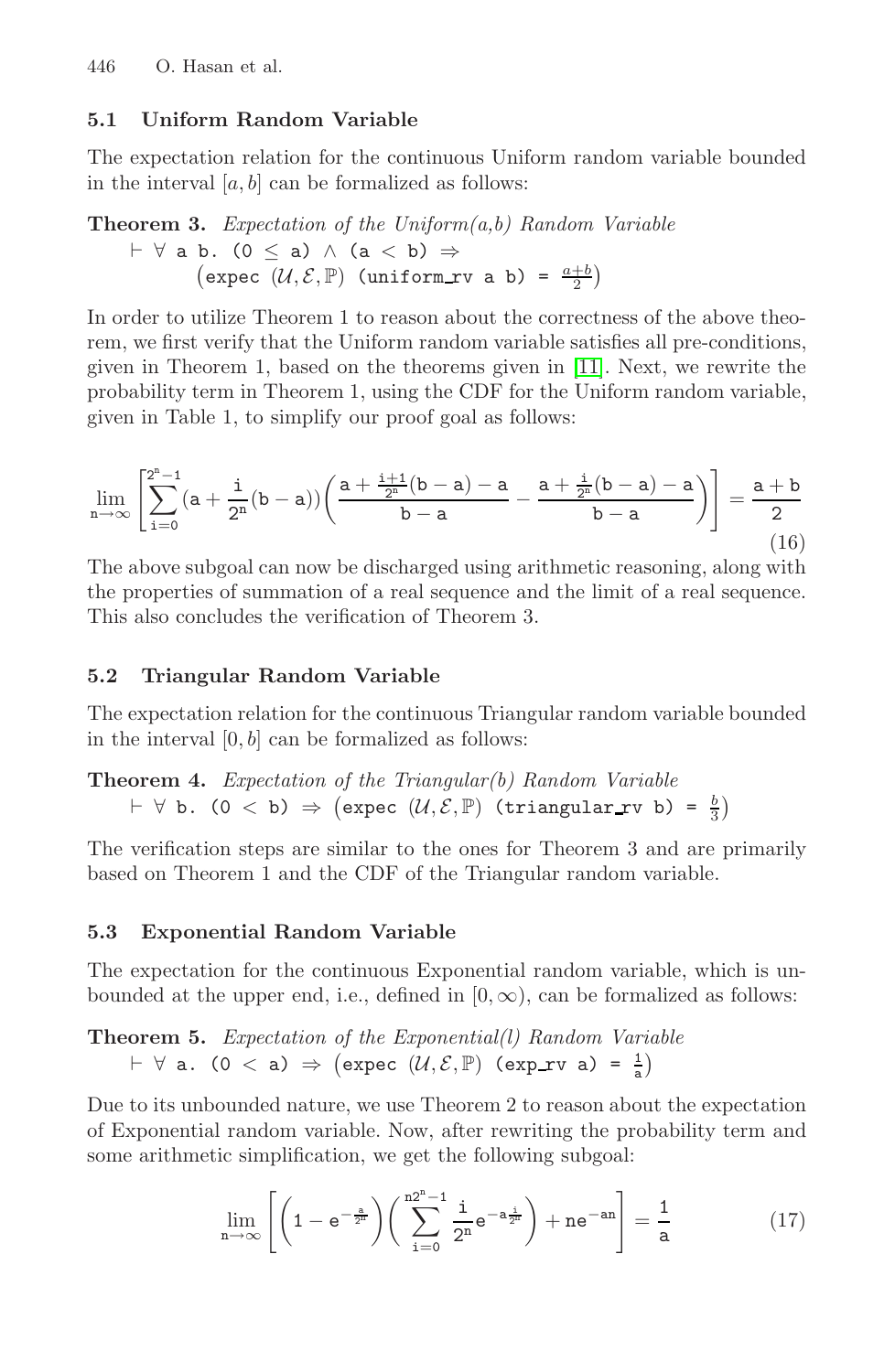<span id="page-12-0"></span>which can be broken into the following two subgoals.

$$
\lim_{n \to \infty} (ne^{-an}) = 0 \tag{18}
$$

$$
\lim_{n \to \infty} \left[ \left( \frac{1 - e^{-\frac{a}{2^n}}}{2^n} \right) \left( \sum_{i=0}^{n2^n - 1} i \left( e^{-\frac{a}{2^n}} \right)^i \right) \right] = \frac{1}{a} \tag{19}
$$

We proceed with the verification of the first subgoal by rewriting the exponential term  $e^{-an}$  as  $(1+x)^{-n}$ , where  $x > 0$ . Next, we verify that the term  $(1+x)^n$  is greater than  $1 + nx + \frac{1}{2}n(n-1)x^2$ , for all values of n, as the latter represents a truncated form of its Binomial expansion. This fact leads us to verify that the value of the real sequence  $(\lambda n.n(1 + x)^{-n})$  will be less than the real sequence  $(\lambda n.n(\frac{1}{2}n(n-1)x^2)^{-1})$  for all values of n. This reasoning allows us to discharge the first subgoal, given in Equation (18), as the limit value of the real sequence  $(\lambda n.n(\frac{1}{2}n(n-1)x^2)^{-1}) = (\lambda n.\frac{2}{x^2(n-1)})$  is 0.

In order to simplify the verification of the second subgoal, given in Equation (19), we first evaluate the summation term by verifying the summation of a finite arithmetic-geometric series in HOL.

$$
\sum_{k=0}^{n} kq^{k} = \frac{q}{(1-q)^{2}}(1-q^{n}) - \frac{nq^{n+1}}{1-q}
$$
\n(20)

The above relationship allows us to rewrite the second subgoal as follows:

$$
\lim_{n \to \infty} \left( \frac{e^{-\frac{a}{2^n} \left( 1 - e^{-an} \right)}}{2^n \left( 1 - e^{-\frac{a}{2^n} \right)}} - n e^{-an} \right) = \frac{1}{a} \tag{21}
$$

Now, Equation (18) and the already proved fact that the limit value of the real sequence  $(\lambda n.e^{-n})$  is 0 allows us to simplify the above subgoal as follows.

$$
\lim_{n \to \infty} \left( \frac{e^{-\frac{a}{2^n}}}{2^n (1 - e^{-\frac{a}{2^n}})} \right) = \frac{1}{a}
$$
\n(22)

We reason about the correctness of the above limit by first evaluating the following limit relationship.

$$
\lim_{x \to 0} \left( \frac{xe^{-ax}}{(1 - e^{-ax})} \right) = \frac{1}{a} \tag{23}
$$

The proof of the above equation is primarily based on the L'Hopital's Rule, which we also verified in HOL as part of this project. Now, the variable x in Equation (23) can be specialized to  $\frac{1}{2^n}$ . This expression along with the definitions of limit of a real sequence and the limit of a function when its arguments approaches a real value leads to the verification of the remaining subgoal, given in Equation (22). This also concludes the proof of Theorem 5.

The verification of the above three expectation properties does not involve any reasoning based on the Lebesgue integral. As a consequence, the verification process, which just took around 80 man hours with approximately 3500 lines of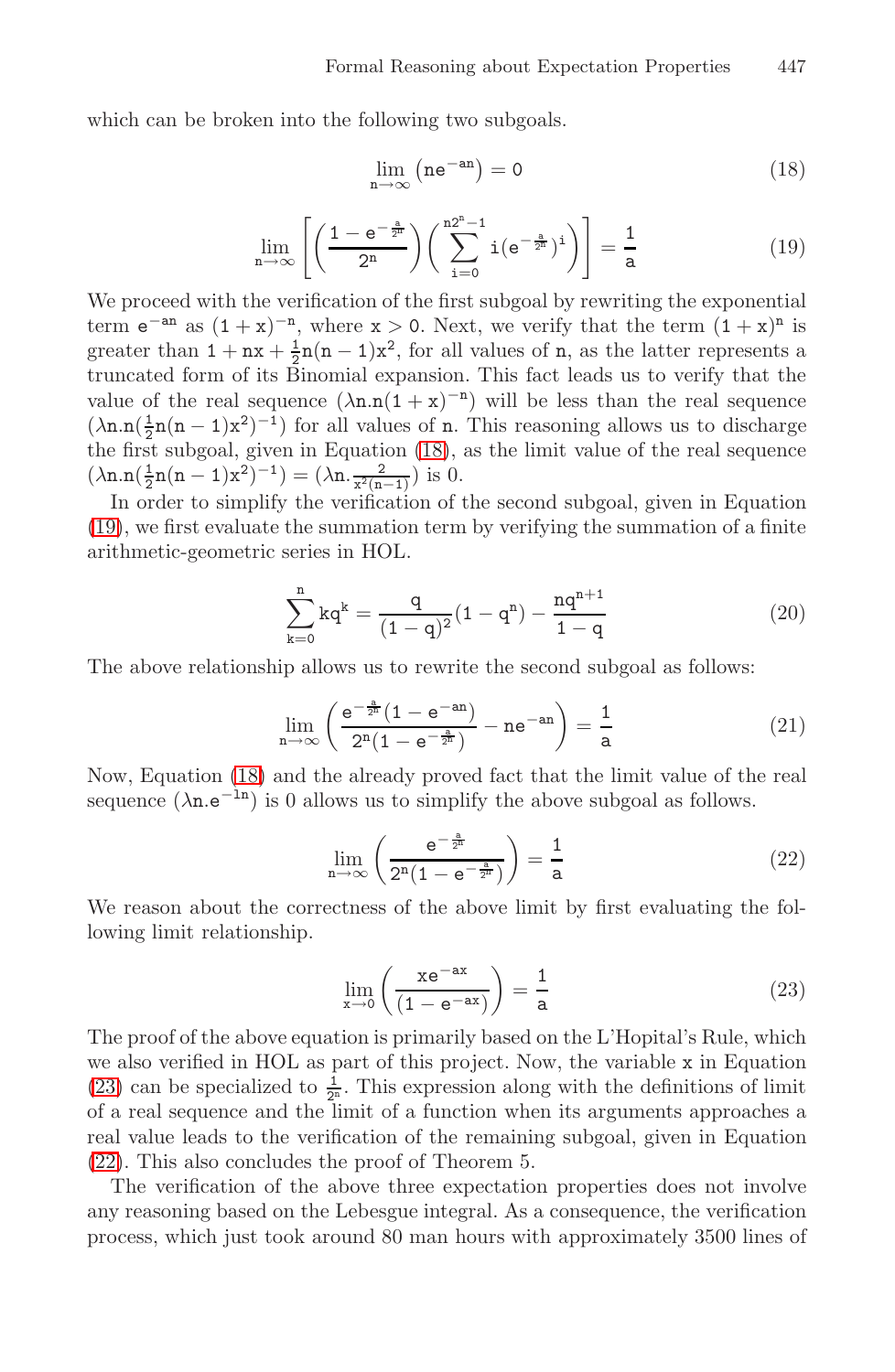HOL code, was very straightforward and quick in comparison to the verification of Theorems 1 and 2, which took around 350 man-hours and approximately 5000 lines. This clearly demonstrates the strength of our work, which is to provide the ability to build upon Theorems 1 and 2 and reduce the interactive reasoning efforts regarding the expectation properties of continuous random variables. Also, our theorems are quite general and can be built upon to reason about expected values of many other random variables as well, such as the Rayleigh and Pareto.

# **6 Round-Off Error in Floating-Point Representation**

Algorithms involving floating-point numbers are extensively used these days in almost all digital equipment ranging from computer and digital processing to telecommunication systems. Due to their complexity and wide spread usage in safety critical domains, formal methods are generally preferred over traditional testing to ensure correctness of floating-point algorithms. A classical work in this regard is Harrison's error analysis of floating-point arithmetic in higher-order logic [9]. Harrison prese[nts](#page-15-4) a formalization of floating point numbers, verification of upper bounds on the error in representing a real number with floating-point system and the error in floating-point arithmetic operations. Even though this analysis is very useful in identifying the worst case conditions, it doest not reflect upon the typical or average errors. In fact, the assumed worst case conditions rarely occur in practice. So the error analysis, based under these worst-case conditions can improperly suggest that the performance of the algorithm is poor.

In paper-and-pencil analyses, probabilistic techniques are thus utilized in the error analysis of floating-point algorithms [19]. The main idea behind this probabilistic approach is to model the error in a single floating-point number by an appropriate random variable and utilize this information to judge the expected value of error while representing a real number in floating-point system. This expected value of error can then be used to find the expected value of error in different floating-point arithmetic operations.

The above mentioned probabilistic analysis involves reasoning about the expectation value of a continuous random variable, since the error between a real number and its corresponding floating-point representation is continuous in nature. Thus, our proposed infrastructure can be directly utilized to conduct such analysis, something that to the b[est](#page-15-4) of our knowledge was not possible before.

We built upon Harrison's error bounds for floating-point representations of *big*  $(|x| \in [2^k, 2^{k+1})$ , *small*  $(|x| \in [\frac{1}{2^{k+1}}, \frac{1}{2^k}] : k < 126)$ , and *tiny*  $(|x| \in [0, \frac{1}{2^{126}}])$ real numbers [9]. The error is defined as the difference between the real value of the floating-point representation and the actual value of the corresponding real number  $(\text{error}(x) = \text{float}(x) - x)$ , with round-to-nearest rounding mode. Based on this definition, upper bounds on the absolute value of error are verified to be equal to  $\frac{2^k}{2^{24}}$ ,  $\frac{1}{2^{k+1}2^{24}}$  and  $\frac{1}{2^{150}}$ , for the three cases above, respectively.

Assuming any value of error to be equally likely [19], we constructed formal probabilistic models for representing the above mentioned rounding errors using Uniform random variables defined in the intervals  $[0, \frac{2^k}{2^{24}}]$ ,  $[0, \frac{1}{2^{k+1}2^{24}}]$  and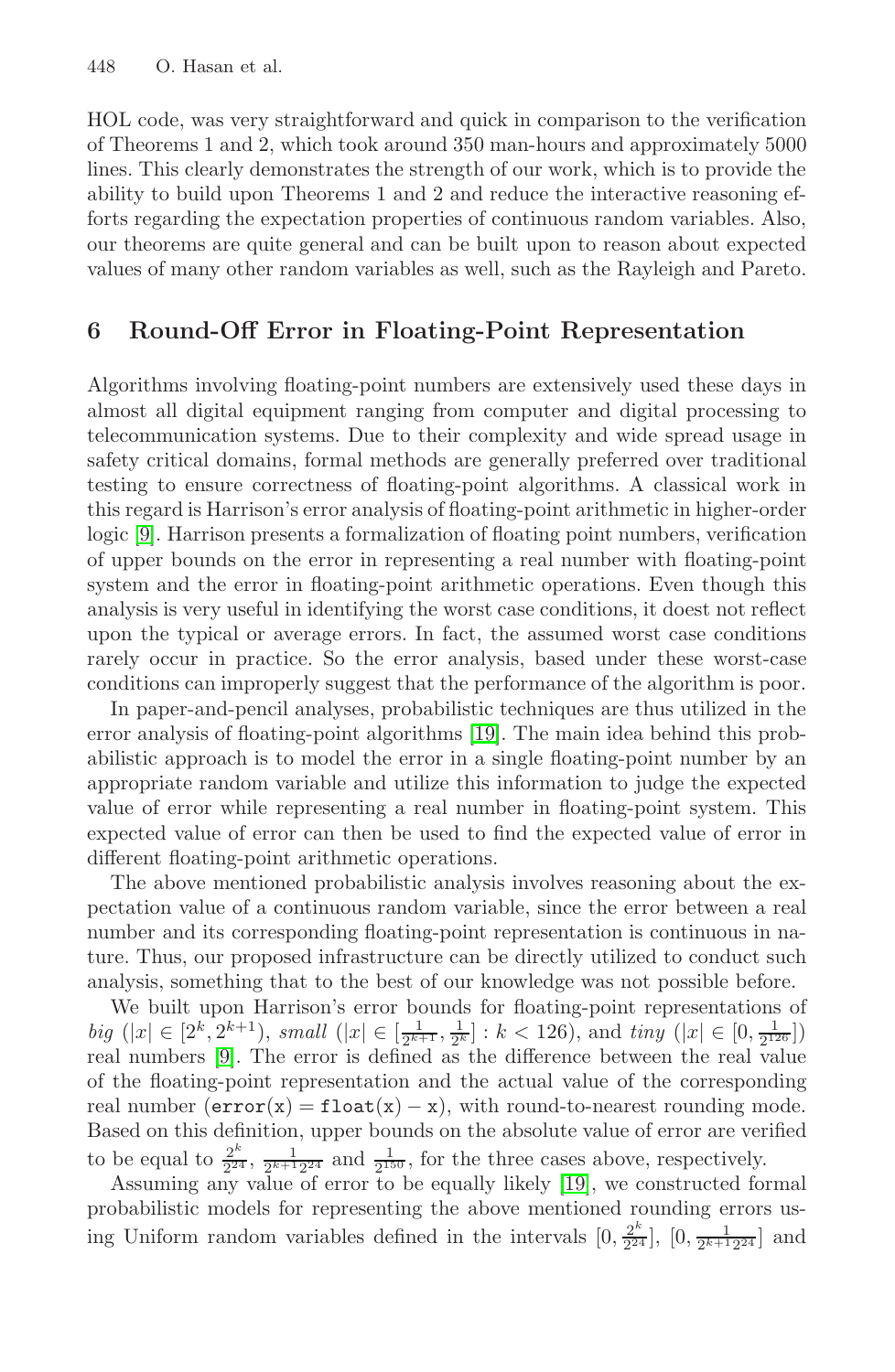$[0, \frac{1}{2^{150}}]$ , respectively. Theorem 3 was then used to verify the expectation values of these floating-point errors using the HOL theorem prover.

**Theorem 6.** *Expectation of Floating-Point Errors*  $\vdash$  ∀ k x. (expec(uniform\_rv 0  $\frac{2^k}{2^{24}}$ ) =  $\frac{2^{k-1}}{2^{24}}$ ) ∧  $\left(\text{expect}(\text{uniform rv 0 }\frac{1}{2^{k+1}2^{24}}\right) = \frac{1}{2^{k+1}2^{25}}\right) \wedge$  $\left(\text{expect}(\text{uniform\_rv 0 }\frac{1}{2^{150}})\right) = \frac{1}{2^{151}}\right)$  $\left(\text{expect}(\text{uniform\_rv 0 }\frac{1}{2^{150}})\right) = \frac{1}{2^{151}}\right)$  $\left(\text{expect}(\text{uniform\_rv 0 }\frac{1}{2^{150}})\right) = \frac{1}{2^{151}}\right)$ 

<span id="page-14-0"></span>The above theorem plays a pivotal role in the statistical error analysis of floatingpoint arithmetic. Based on these average values of error in a single floating-point number, the average errors in floating point operations, like addition, subtraction and multiplication, that involve multiple floating-point numbers, can be evaluated. Similarly, this information can be further utilized in conducting the statistical error analysis of basic digital signal processing (DSP) systems by building on top of the DSP verification framework in HOL [1], which as of now does not include any probabilistic and statistical considerations.

# **7 Conclusions**

In this paper, we have presented an infrastructure to reason about expectation properties of continuous random variables using a higher-order-logic theorem prover. This capability allows us to conduct formal statistical analysis of systems with continuous random components, a novelty, which is not supported by most of the existing probabilistic analysis tools.

We built upon a formalized Lebesgue integration theory to define expectation and based on this definition we verified two alternate expectation relations. These relations do not involve any concepts from the mathematically complex Lebesgue integration theory and thus facilitate reaso[ning](#page-15-3) about expected values of continuous random variables significantly. We utilized these relations to verify the expected values of the extensively used continuous random variables Uniform, Triangular and Exponential. To the best of our knowledge, this is the first time that the formal reasoning about the expectation of these continuous random variables has been presented in a higher-order-logic theorem prover.

Our formally verified expectation relations are valid for discrete random variables as well, due to the generic nature of the Lebesgue integral. In fact, we plan to link these relations to the summation based definition of expectation [11] in order to come up with a unified reasoning framework for both discrete and continuous random variables. Also, the presented results can be extended to be used for random variables that are not positive functions, since the Lebesgue integral allows integration over negative functions, as can be observed from Equation (9). Other interesting future research directions, that benefit from this work, include the formal reasoning frameworks for variance properties and tail distribution bounds and the ability to reason about statistical properties of systems that involve multiple continuous random variables.